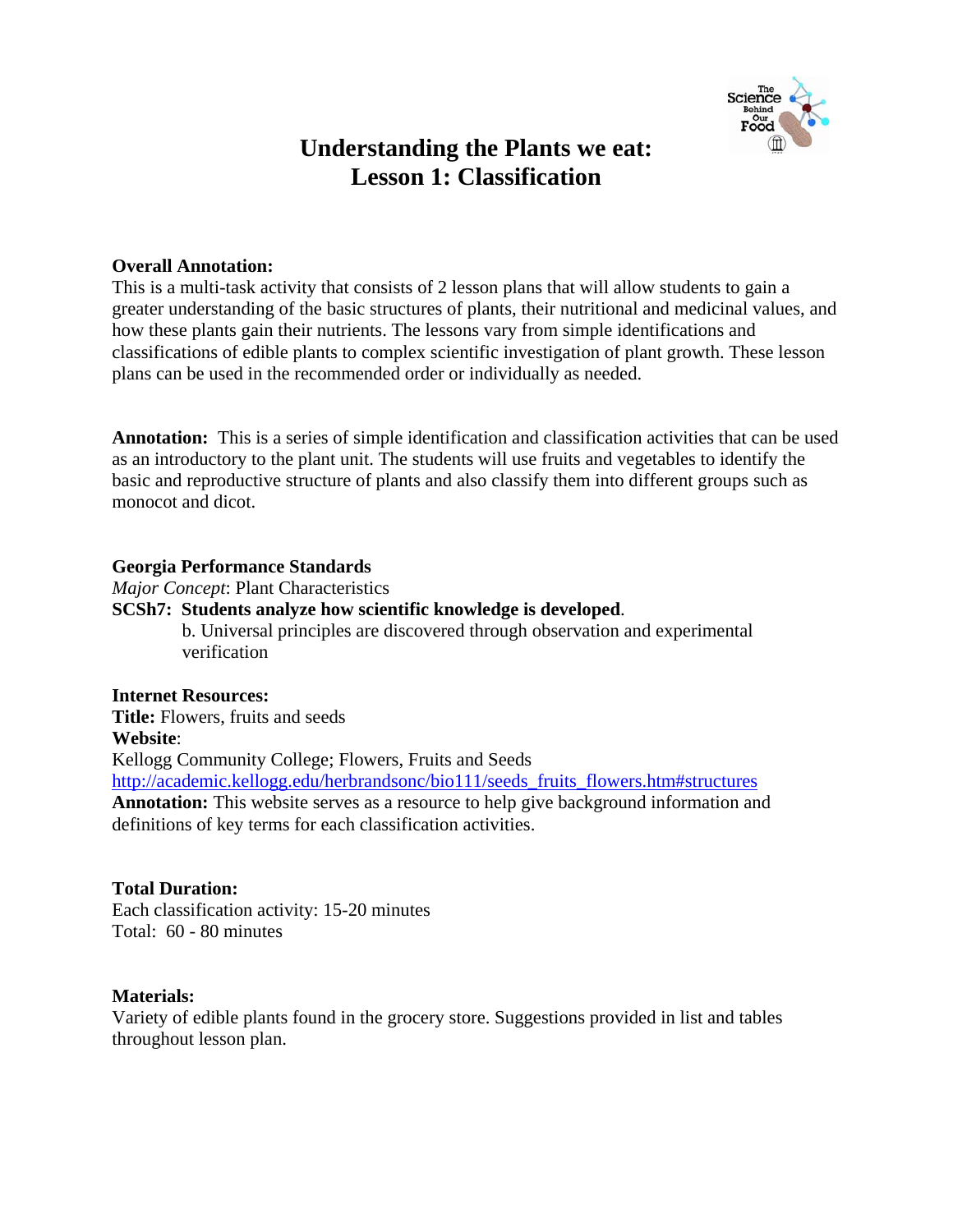# **Classification and Identification Procedures**



## **1.** *Classifying of plants into Fruits and Vegetables.*

There should be a good mix of both fruits and vegetables (tables 1 and 2 respectively). First, allow the students to categorize the plants into fruits and vegetables *based on their knowledge* of what fruits and vegetables are. Provide little help at this point.

Once they are done, provide them with the true definitions and allow them to do it again. Since there are so many different definitions of fruits and vegetables allow the students to categorize the fruits vegetables based on the definitions given below.

#### *Definitions*  **Fruit = the edible part of the plant that contains the seeds.**

## **Vegetable= any edible portion of the plant that does not have seeds**

|                      | <b>Table 1. Fruits</b>     |  |  |
|----------------------|----------------------------|--|--|
| <b>Type of fruit</b> | <b>Examples</b>            |  |  |
| Fleshy               | Tomato, Peach, Blueberries |  |  |
|                      | Squash                     |  |  |
| Dry Fruits           | Wheat, legumes, nuts       |  |  |
| Aggregate            | Raspberries, strawberries  |  |  |
| <b>Multiple</b>      | Pineapple                  |  |  |

## **Extension of fruits classifications**:

*Identification and Classification of the four types of fruits provided (Table 1). Identify the regions of a mature fruit (identify the 3 layers of the pericarp).* 

Note: The website is very useful for both of these activities. http://academic.kellogg.edu/herbrandsonc/bio111/seeds\_fruits\_flowers.htm#structures

## *2. Identification and classification of basic plant structures using vegetables*:

 Students will be provided with vegetables that represent a certain portion of a plant anatomy. The students should be given time to place vegetables into these four categories with just the basic knowledge that they have about the vegetables. Examples of vegetables and how they should be categorized are below in Table 2.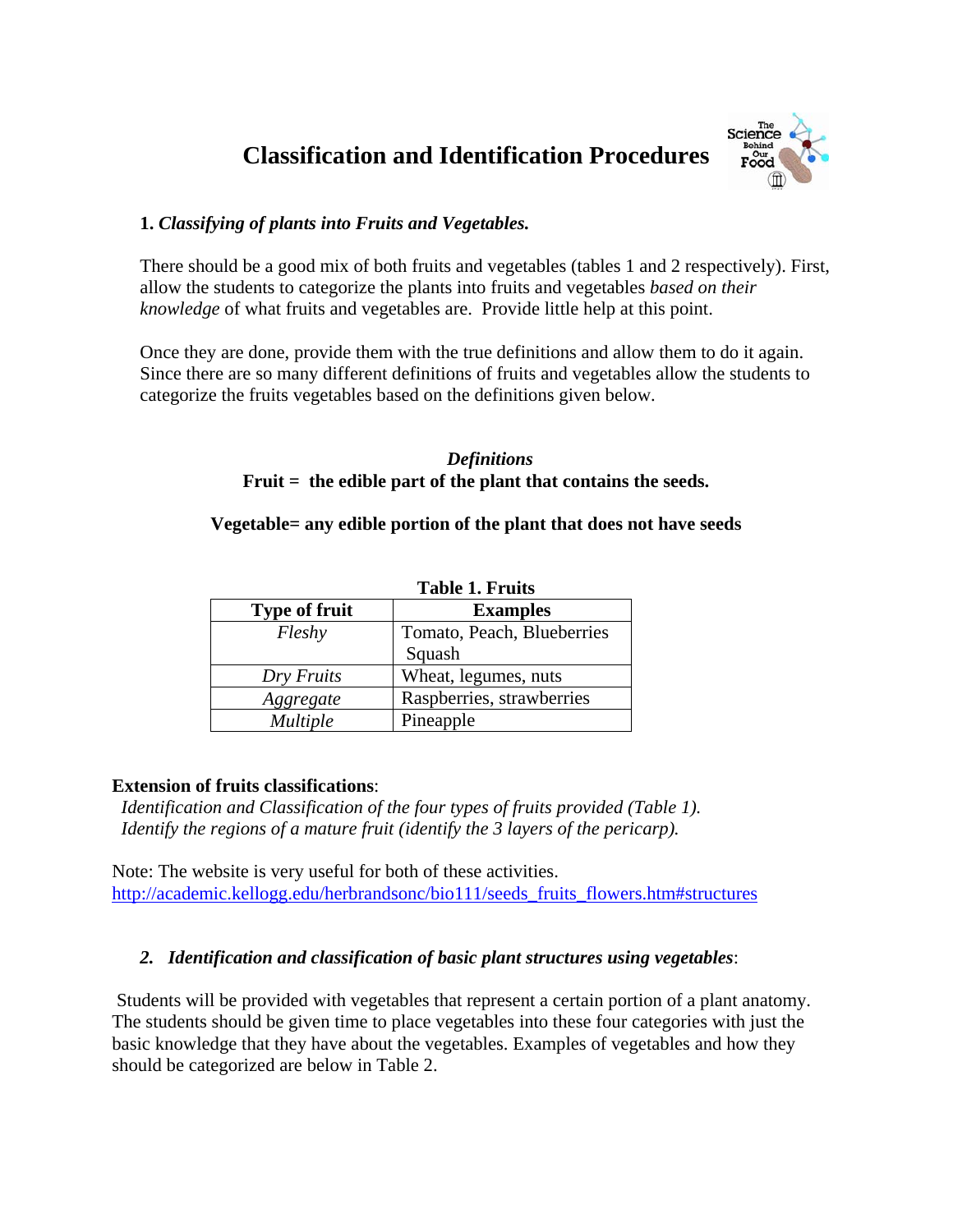|                  | <b>Table 2. Vegetables</b> |
|------------------|----------------------------|
| <b>Structure</b> | Vegetable                  |
| Leaves           | Cabbage, Lettuce, Spinach, |
|                  | Celery                     |
| Roots            | Carrot, Potato, Onion      |
| <b>Flowers</b>   | Broccoli, Cauliflower,     |
| <b>Shoots</b>    | Asparagus                  |

## $T<sub>1</sub>$   $\sim$   $T<sub>2</sub>$   $\sim$   $T<sub>1</sub>$

#### *3. Identification of plant reproductive structures***:**

Allow the students to identify the reproductive structures that are in tables 1 and 2. The students should be able to use previous knowledge to identify which structures are reproductive. Once the students have made their selections, there should be a brief discussion of the reasons they selected these plant structures and the reasons they are right or wrong. Some examples of these reproductive structures are the flowers, the vegetative roots (asexual reproduction) the seeds from the fruit, and seeds in legumes.

### *4. Identification of Monocots and Dicots***:**

If you have the leaves or seeds from any of these plants, the students also can classify the edible plants into monocot and dicot groups (as shown in the table 3). The students should not classify them into family, and they should have already learned the basic differences between monocots and dicots in their lessons in class. Background information on a separate sheet is provided below and on the website to help you with this activity.

| 1 avit J         |                             |                    |                                                  |
|------------------|-----------------------------|--------------------|--------------------------------------------------|
| <b>Monocots</b>  |                             | <b>Dicots</b>      |                                                  |
| Family           | <b>Examples</b>             | Family             | <b>Examples</b>                                  |
| Poaceae          | Wheat, corn,<br>rice.       | <b>Brassicacea</b> | Broccoli,<br>Cauliflower,<br>turnips,<br>cabbage |
| Amaryllis        | Garlic,<br>narcissus, onion | Fabaceae           | Beans,<br>Clovers, peas,<br>peanuts,<br>soybeans |
| <b>Bromeliad</b> | Pineapple,<br>Spanish moss  | Carrot             | Carrot, celery,<br>parsley                       |
| Coconut          | Coconut.                    | Mint               | Rosemary,<br>sage, thyme                         |
| Liliaceae        | Asparagus                   | Rosaceae           | Apples,<br>peaches, pears,<br>plums              |
|                  |                             | Solanaceae         | Potatoes,<br>tomatoes,<br>peppers                |

**Table 3** 

*Note: Corn is a good example of monocot seeds to use when distinguishing from dicot seeds.*